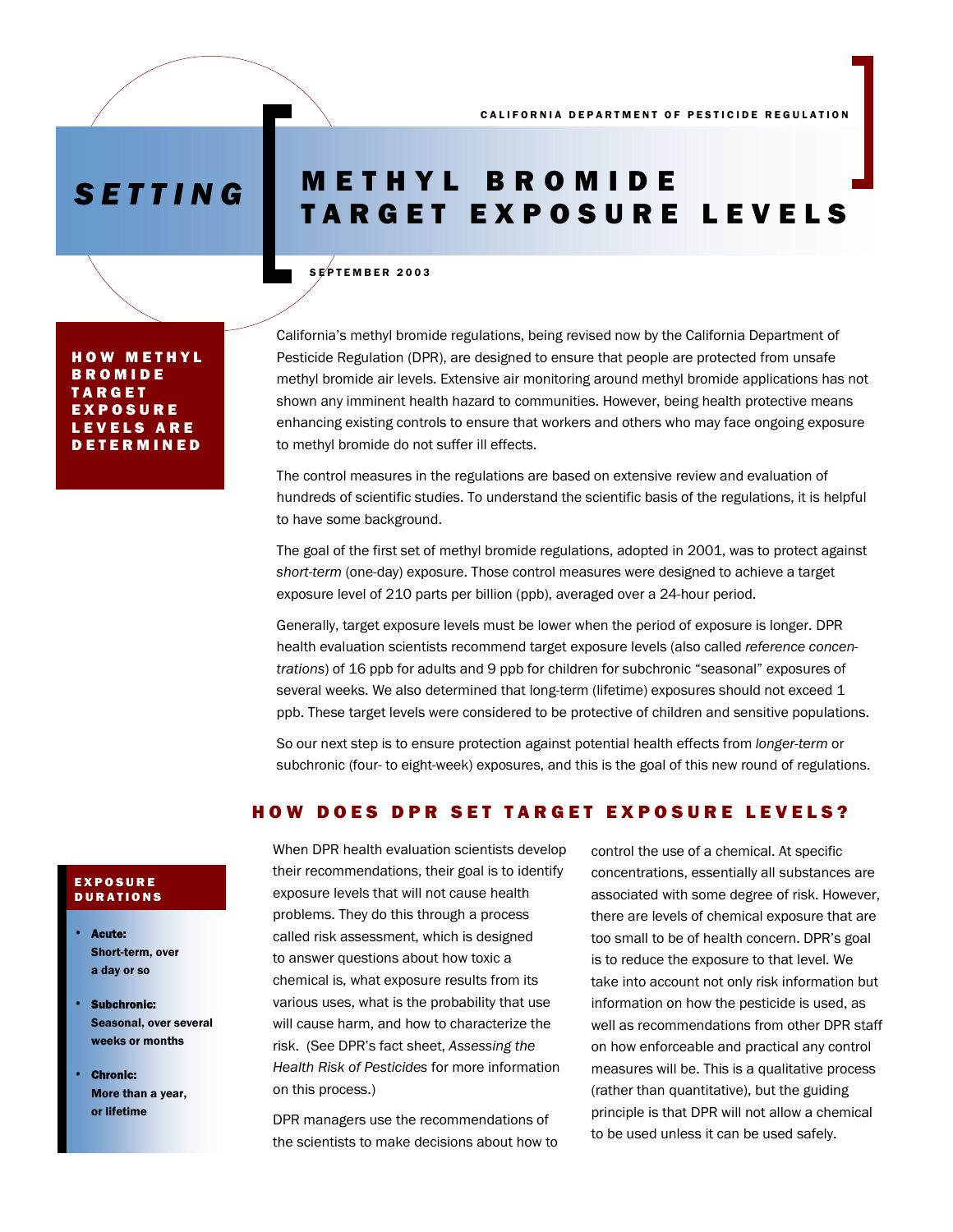# HOW WERE THE METHYL BROMIDE TARGET EXPOSURE LEVELS DEVELOPED?

To develop a target level for *subchronic exposure,* DPR scientists went through a rigorous and exacting review and evaluation process. A provisional estimated reference concentration of 1 to 2 ppb was developed in 2001, based on incomplete data. That same year, DPR mandated the methyl bromide industry to do additional air monitoring. The industry also responded to a National Academy of Sciences recommendation and conducted an additional toxicology study designed to better gauge the neurological effects of methyl bromide following subchronic exposures.

With these and other studies, DPR scientists now had the data to more accurately characterize methyl bromide risks and develop more effective protections against longer-term exposures. In February 2003, the Department held a public workshop to present staff analysis and solicit public comments on an appropriate target exposure level for subchronic exposures. The work of DPR's health evaluation scientists has been peer-reviewed by the National

Academy of Sciences, the U.S. Environmental Protection Agency (U.S. EPA), and the University of California, who have all agreed that the approach being taken by DPR is scientifically sound and valid.

The regulations DPR implemented in 2001 were designed to achieve a target exposure level of 210 parts per billion (ppb), averaged over a 24-hour period, to protect against short-term exposure. However, to protect against possible health effects from subchronic exposure, DPR health evaluation scientists recommended the reference concentrations of 16 ppb for adults, and 9 ppb for children.

In recommending these levels, our scientists assumed that subchronic exposure is continuous over a one-month period. For exposure periods beyond one month, they assumed that the exposures would be intermittent rather than continuous. These target levels provide an adequate margin of safety for human subchronic exposure to methyl bromide.

# WHAT IS THE RELATIONSHIP BETWEEN THE TARGET LEVELS AND THE USE RESTRICTIONS?

comparing the target concentrations to the air monitoring data, using computer models DPR environmental scientists used these reference concentrations to develop new protective use restrictions. They did this by to estimate methyl bromide emissions under a variety of use patterns.

The reference concentrations set out in DPR's risk assessment are based on the assumption that exposure is *averaged* over a given period — one day, several weeks, or months, with less exposure allowed as

the period of exposure lengthens. Exposure may be higher or lower at any point, as long as it averages at or below the reference concentration.

Whether these reference concentrations are for short-term or longer-term exposure, they incorporate a 100-fold margin of safety, that is, the target exposure level is set 100 times lower than a level that caused no health effects in animal studies. The 100-fold factor is designed to take into account the fact that some people are

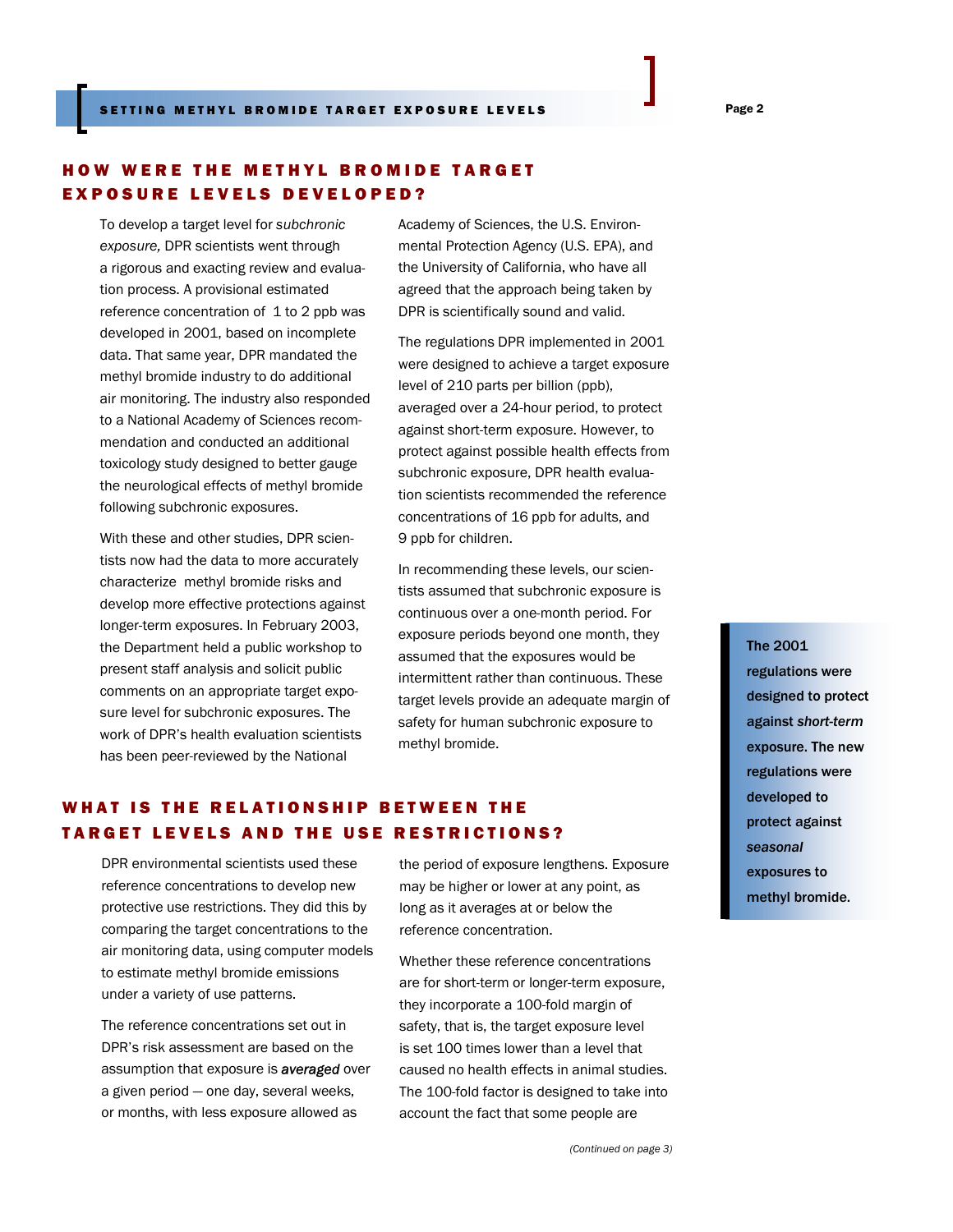### RELATIONSHIP OF TARGET LEVELS AND RESTRICTIONS *(CONTINUED)*

#### (Continued from page 2)

more sensitive to health effects than others, and also assumes that people are more sensitive than experimental animals to the effects of methyl bromide. This margin of exposure means that even if people are exposed at the reference concentrations,

# HOW CERTAIN ARE YOU OF YOUR CONCLUSIONS?

There is always a degree of scientific uncertainty in risk assessments. In fact, in acknowledgement of this uncertainty, our risk estimates err on the side of safety. We can never be absolutely sure of the exact levels of a chemical that are present in the environment on any given day, at any given place. We also know that there are variations between how people react to exposure, that some people are more susceptible than others.

To account for these uncertainties and to acknowledge gaps in science, we build factors into our risk estimates which tend to overestimate what we believe to be the actual risk. Where there is uncertainty, or where our information is less complete than we would like, we make assumptions that tend to overestimate the risk as a way to protect public health.

This is done to ensure that health will still be protected should new science be developed that shows that some of our assumptions or policies were not correct.

An example of a health-protective assumption we make is in interpreting the results of animal studies for cancer. When animals get cancer from very large doses of a chemical given in laboratory experiments, DPR assumes that people may get cancer

we would not anticipate health effects to occur. Even exposures slightly above the target level should not pose a health concern. Should this occur, DPR would take necessary steps to reach our desired level of protection.

from that chemical even at the much lower levels typically found in our environment.

We make this assumption so that any errors in judgment we make are on the side of safety. This also means that the risk we estimate may be a lot lower, should one or more of our assumptions prove to be overprotective. DPR routinely takes these precautions to ensure that the public's health and safety are protected.

Although extensive information exists to evaluate the reference concentrations for methyl bromide, some of the data can lead to differing opinions in the scientific community. Differing scientific opinions are commonplace in determining risk. That is the main reason for subjecting risk assessments to review by other scientific experts in the field.

The methyl bromide risk assessment was peer-reviewed by the National Research Council as well as other state and federal agencies and external experts. All of these reviewers add to the weight of evidence that DPR scientists and risk managers consider.

In developing our regulations, our goal has been to ensure that short term (acute) exposures do not exceed 210 ppb, seasonal (subchronic) exposures do not

*(Continued on page 4)* 

 Exposure may be higher or lower at any given point in time, as long as it averages at or below the reference concentration.